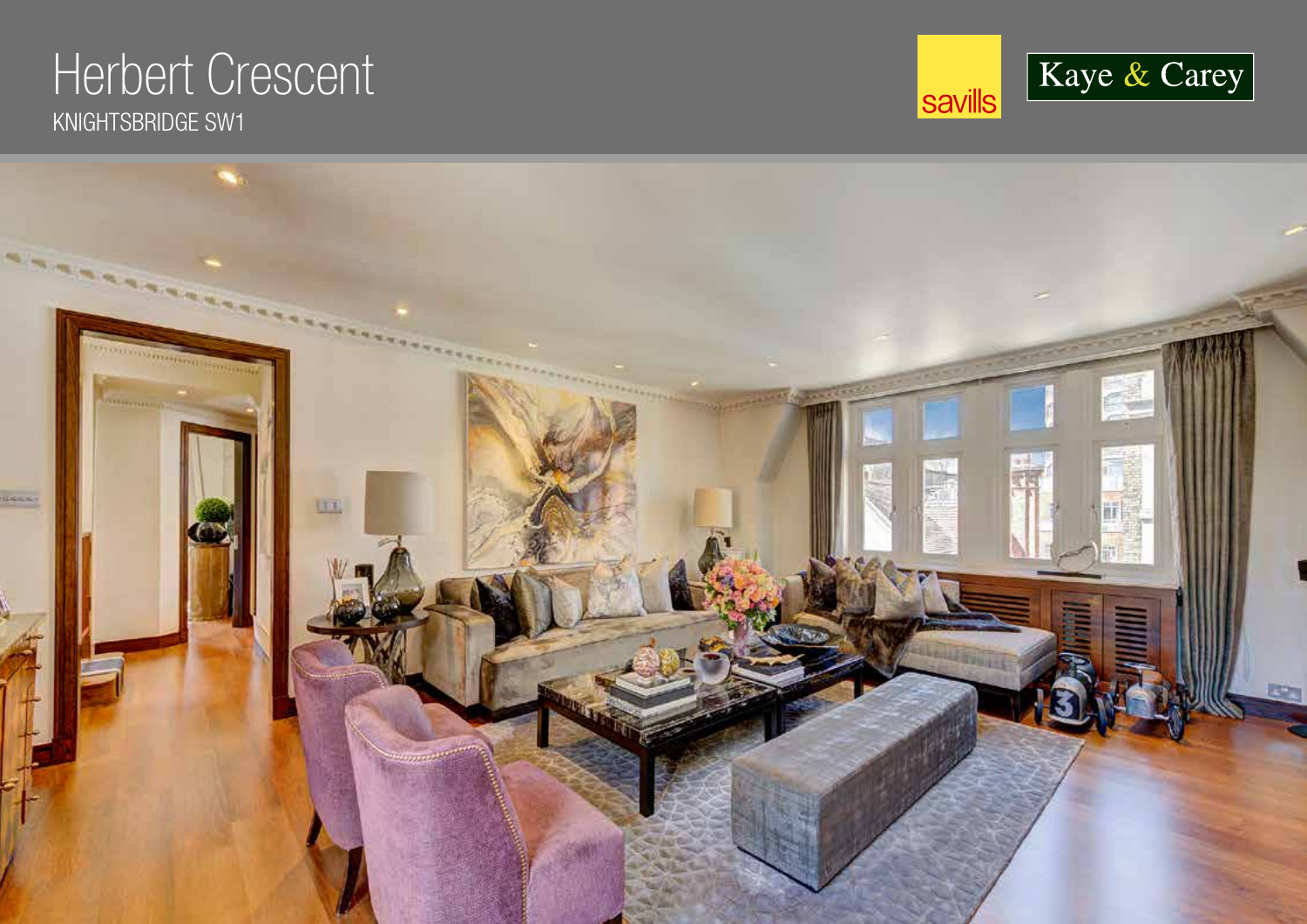## A beautifully presented third and fourth floor maisonette in a handsome period building situated just off Sloane Street, moments from Harrods.

The flat was recently refurbished to an exceptional standard to include full air conditioning, timber flooring, electric blinds to all rooms including blackout blinds in the bedrooms, an audio-visual system and mood lighting throughout. It has since been meticulously maintained by the current owner.

Herbert Crescent is in the heart of Knightsbridge on The Cadogan Estate close to many Michelin starred restaurants and luxury brand shops which make the area so sought after. In addition, the wonderful open grounds of Hyde Park are close by as are the theatres in the West End.

The communal entrance hall of the building has also been recently refurbished and there is a passenger lift.

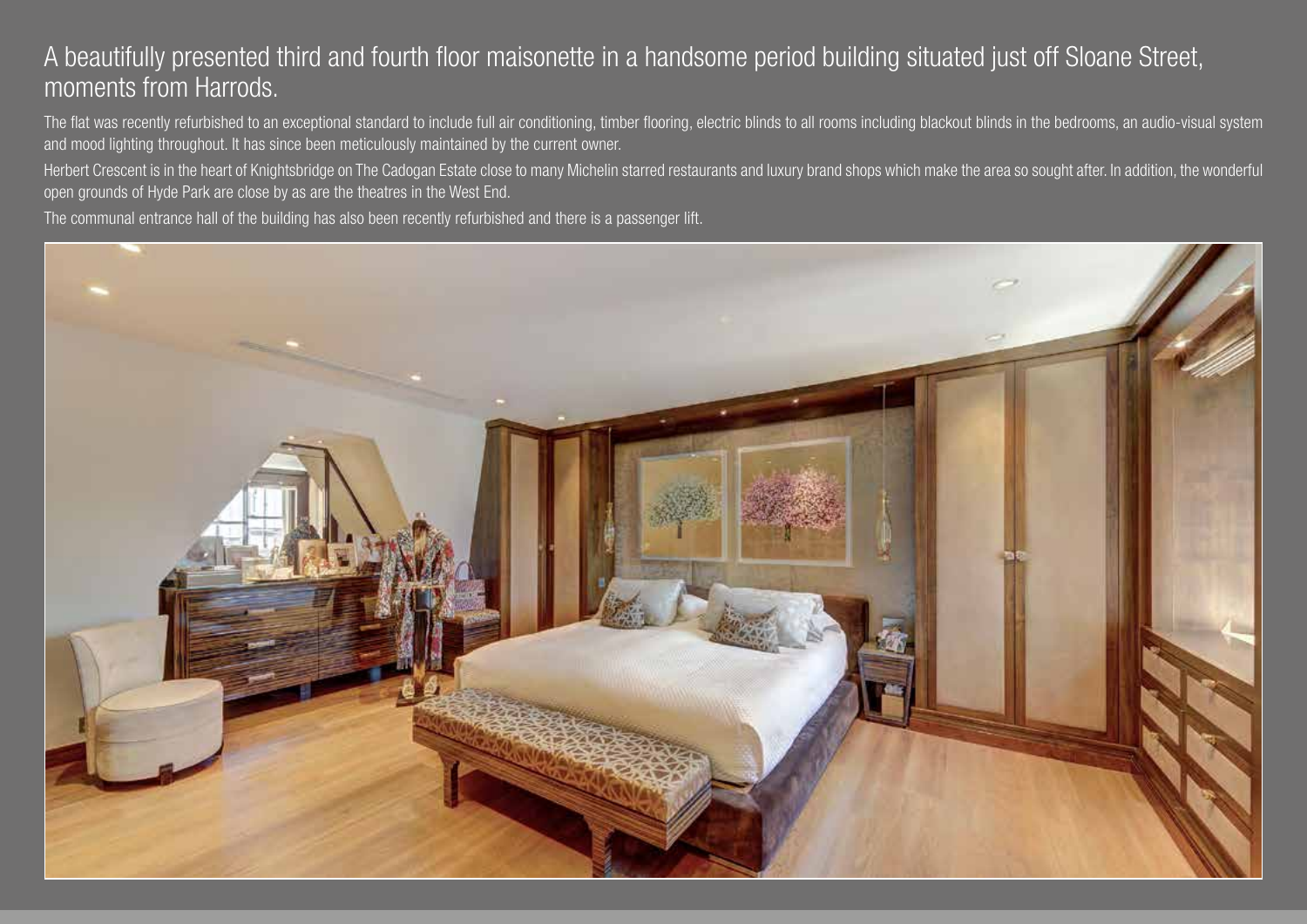#### **Accommodation**

Reception room, Dining room, Kitchen with German-made Hacker cabinets and Miele appliances including: oven, ceramic hob, extractor hood, fridge/freezer, dishwasher and washer/dryer plus a Zip drinking water filtration system allowing hot, cold, boiling and sparkling water, Principal suite of large double bedroom with excellent wardrobes and book-matched marble bathroom incorporating a Jacuzzi bath and steam shower, Guest suite comprising bedroom, marble shower room with steam shower and a walk in wardrobe, Study/bedroom three, Guest cloakroom/ shower room

#### **Amenities**

Air conditioning, Communal central heating and hot water, Double/triple glazing throughout Door entry system, Live-in caretaker, Passenger lift, Alarm system with electric security shutters to some windows and a security door